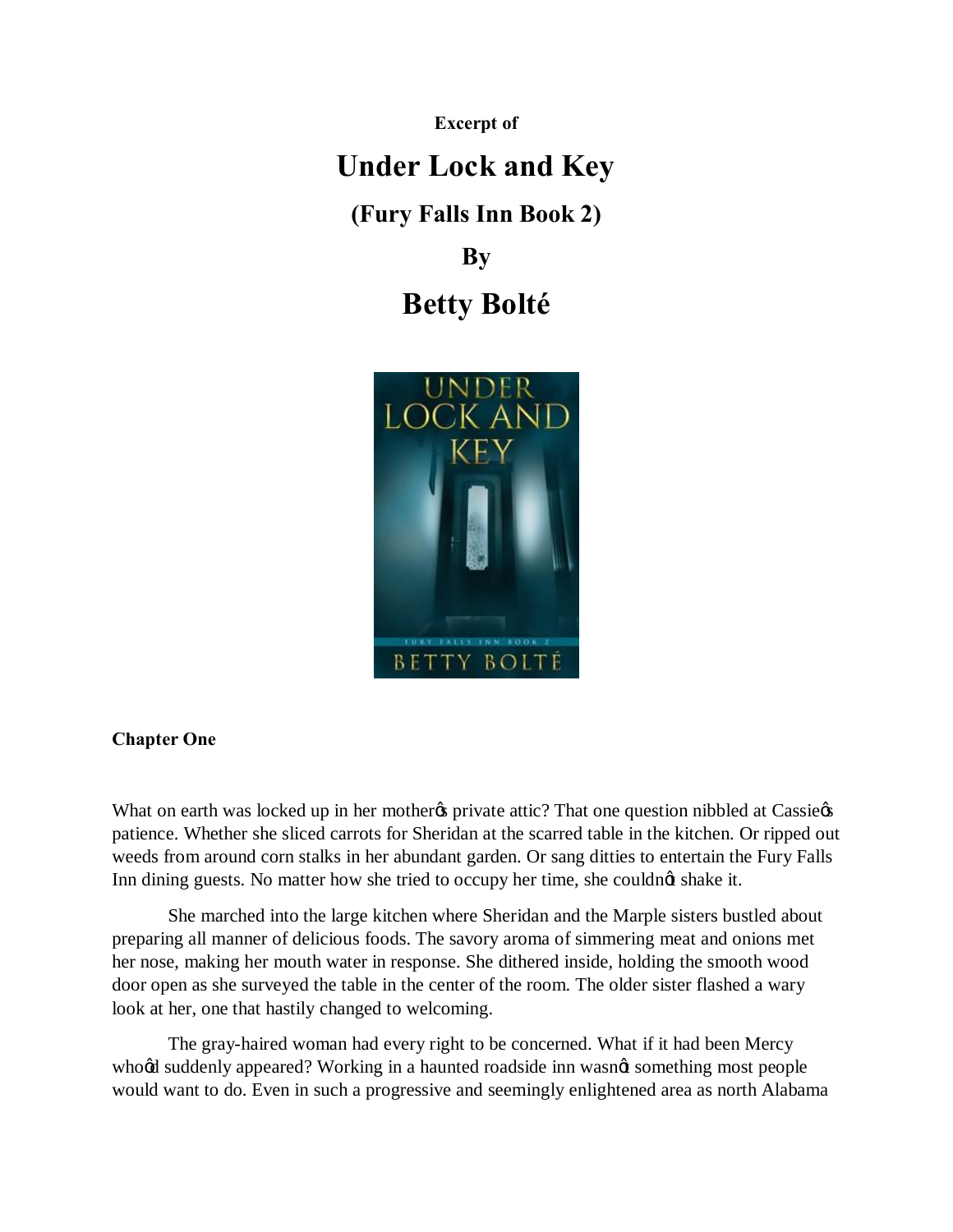in 1821. Flint had convinced the sisters to return to work as scullery maids after her mother  $\alpha$ death only because sheed been kind to them before and hoped her ghost wouldnet harm them. Not that Ma had been an easy person to work with by any account. But sheed never been physically threatening to them, so theyed somewhat reluctantly agreed to come back to earn their paycheck.

Meg, the younger of the two, grappled with a long paddle to stir the fragrant contents of an immense black cauldron hanging over the flickering cook fire. Leaning the paddle against the brick fireplace surround, she wiped her hands on a stained apron. They, Cassie. How are you doing today? Feeling better?"

 $\delta$ The headache $\delta$  finally gone. Thanks for asking. $\delta$  She $\delta$ d suffered with a nagging pain at the front of her head for weeks after her mother died. Probably triggered by the grief and guilt swirling in her gut. Despite still feeling both emotions, the pain had finally gone away.

 $\delta$ You $\alpha$  looking like yourself again, too. $\delta$  A slight lift of Meg $\alpha$  mouth and brows accompanied the relief in her lilting voice.

 $\delta$ Good or bad? $\delta$ Cassie chuckled and shook her head.  $\delta$ Just jesting with you, Meg. Igm fine. $\ddot{\text{o}}$ 

 $\delta$ Glad to hear that. $\ddot{\text{o}}$  The tall dark-skinned cook, Sheridan, smiled at her, his golden eyes reflecting his pleasure at her presence.  $\delta$ Ready to help? $\delta$ 

Myrtle pursed her thin lips.  $\tilde{o}$ Are you sure you $\alpha$  up to it? It the only been a month sinceí ö

 $\delta$  Igm fine. I promise  $\delta$  Cassie held up a hand to stop the flow of words that would only surge her grief over her mother the death. She inhaled, a long slow breath and then eased it out to quash the inner wave of sorrow. She met Sheridan's frown with a smile. Sheridan had become even more important to her since her ma had passed. An advisor. A calm and stable friend. She released the door sheed been holding open to swing slowly closed. Cassie strode over to peer into the cauldron hanging over the fire.  $\delta$ What are you making? $\delta$ 

 $\delta$ Igm expecting a crowd this afternoon for dinner, so wegre all working on increasing the quantity of stew. $\ddot{\text{o}}$  Sheridangs eyes twinkled as crowgs feet appeared at the corners.  $\ddot{\text{o}}$  Gotta keep folks fat and sassy. $\ddot{\text{o}}$ 

 $\tilde{\text{o}}$ Smells wonderful. $\ddot{\text{o}}$  She smiled across the room to Sheridan, standing on the other side of the table.  $\tilde{\text{o}S}$ quirrel or rabbit? $\ddot{\text{o}}$ 

 $\delta$ Rabbit.  $\delta$  Sheridan gestured at the brace of dead rabbits on a large flat tray on the table, already skinned and boned, ready to be cut up.  $\delta$ Flint thought it would be a good idea. Most folks seem to like it. ö

Warmth washed her cheeks at the mention of the handsome interim inn manager. Flint Hamilton.  $\delta$ Igm sure he thinks he knows whatgs best. $\ddot{\text{o}}$ 

Sheridan arched a brow.  $\delta$ I thought you liked him. $\ddot{\delta}$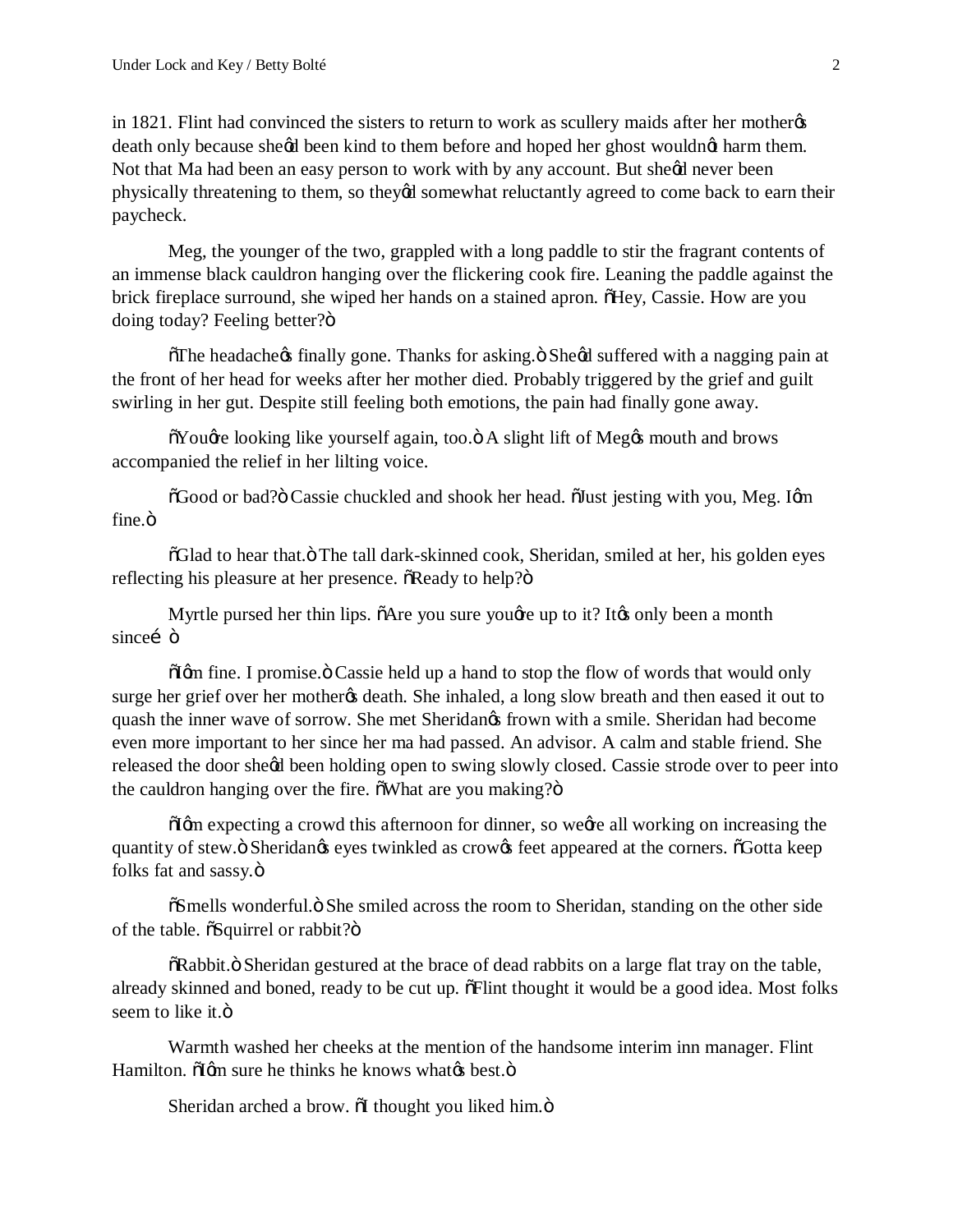$\delta$ That depends on what you mean by  $\exists$ ikeønow doesn $\alpha$  it. $\delta$  Her cheeks warmed more at the suggestive tone in his voice as she turned to peer into the cauldron again. Avoiding the mirth evident in her friend $\alpha$ s expression.

 $\delta$ You know he $\alpha$  been a good thing for the inn, dongt you? Sheridan chuckled when Cassie refused to look at him.  $\delta$ Even if he can be bossy at times. $\ddot{\sigma}$ 

She harbored conflicting feelings about Flint. On one hand, the young man had come to the inn at her father the request so Pa could go take care of business in Georgia. An unwelcome surprise that became more welcome the longer Flint stayed. She liked his ways, his touch, his strong features. His steady management of the property led to improvements which increased business. Despite some rough patches at first, heød proven to be a good addition. Attractive and kind, theyed grown fond of each other despite her motheres objections. Maybe because of them, if she were honest.

 $\delta$ And those rabbits are free for the hunting, which means more profit for the business. $\ddot{o}$ Sheridan eased his chin higher and then nodded once.  $\tilde{o}$ That $\alpha$  good management, in my book. $\ddot{o}$ 

 $\delta$ The added benefit being fewer of the varmints to eat my garden. $\delta$  She needed any distraction from the uncomfortable conversation about her attraction to Flint. She pressed her palms on the wood surface piled with fresh beans and tomatoes, waiting for Myrtle $\alpha$  quick knife.  $\delta$ You can serve rabbit stew as often as yougd like. $\ddot{\mathrm{o}}$ 

Sheed put a halt to any further developments to a relationship with Flint until her pa came home. Whenever that might be. She was confused. She needed to know whether he agreed with her ma that Flint wasnot the right man for her. Having only turned eighteen years of age, she wasnet certain of her own mind and heart. Marrying the wrong man could be devastating given the rarity of divorce. If she married the wrong kind of man, she might well die, emotionally or worse physically, from the decision. Better to be sure. If that meant delaying, then delay she would. Only, she had to find a way to distract herself from the sudden curiosity invading her thoughts. She gave up feigning interest in the stew and pivoted to face Sheridan.

Sheridan wiped his hands on his apron.  $\tilde{\text{o}}$  You wouldn $\alpha$  mind more venison either then? $\ddot{\text{o}}$ 

The suppressed humor in his voice brought a smile to her face.  $\delta$ That would be a resounding yes. Those hooved demons have no business invading my garden. $\ddot{o}$  She didnet need any more incidents like the last one.

The herd of deer living on their mountain had taken a fancy to the variety of plants sheed planted. All her hard work and attention was not for the benefit of the wild critters. The special fence kept them out as long as the gate remained closed. She grimaced at the memory of Flint inside, trying to shoo several deer out. His way of apology for the destruction of a third of her garden was to improve the gate so it swung shut and latched closed. Even that had been thwarted by young Teddy, an urchin who had been caught stealing vegetables.

 $\delta$ Where $\alpha$  Teddy? $\delta$  Cassie glanced at each of the people working in the kitchen.  $\ddot{\text{o}}$ Shouldn $\alpha$  he be in here helping? $\ddot{\text{o}}$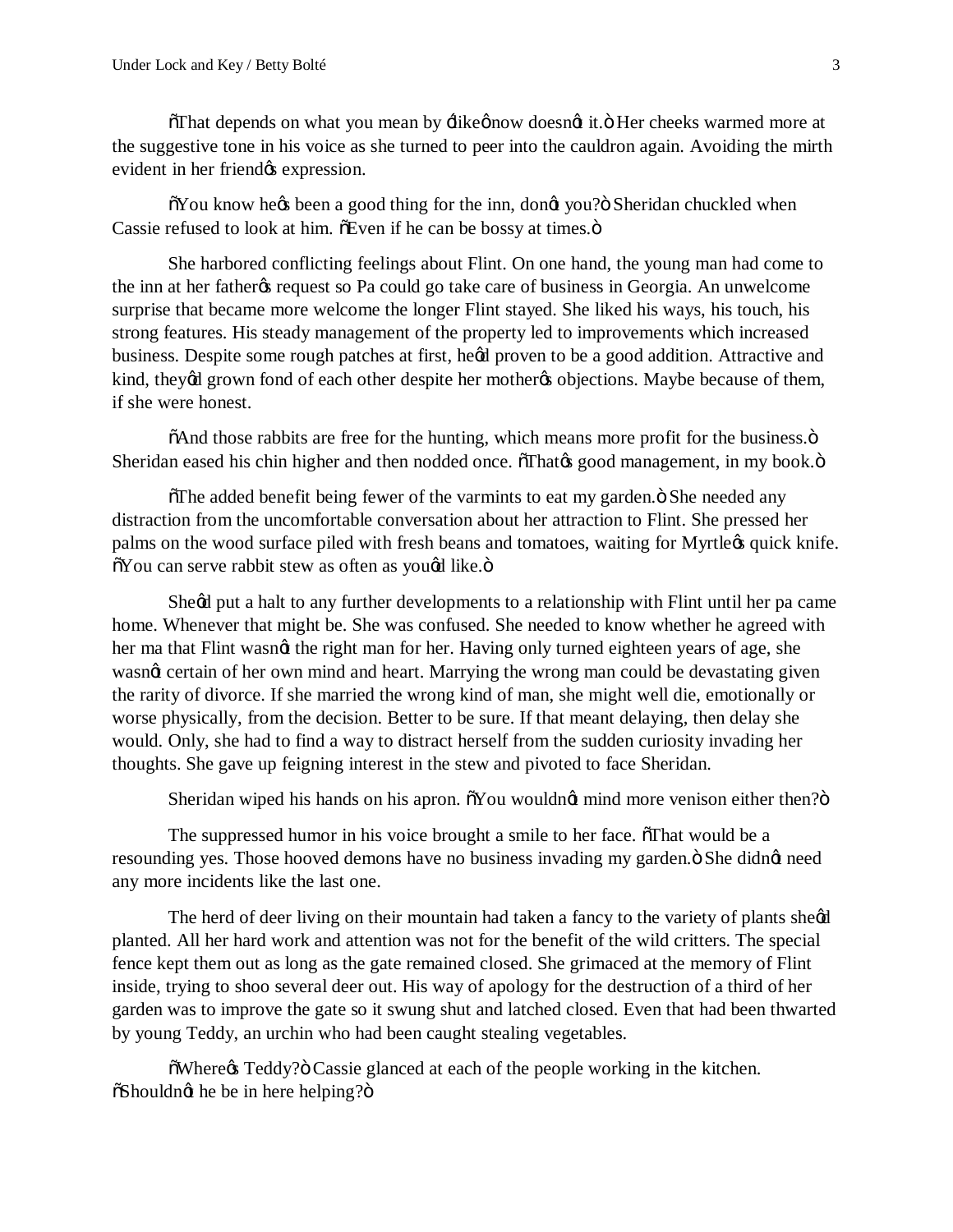$\delta$ Fetching a bucket of water from the well. $\ddot{o}$  Sheridan sliced the rabbit into chunks with a butcher knife and placed the pieces back on the tray.  $\delta$ With all the additions weere preparing I needed more water, too. $\ddot{\text{o}}$ 

Her heart sank as he deftly cubed the meat.  $\delta$ Looks like you dongt need my help right now.ö

 $\delta$ No, we we got this under control.  $\delta$  Sheridan waved the knife at her, shooing her out the door.  $\delta$ Run along and find something else to do. $\ddot{o}$ 

Which left her at loose ends. Time on her hands. Intrigue swelling in her mind. Gramercy. Could she actually resist the temptation?

 $\delta$ Fine. Yell if you need me. $\ddot{o}$  She strolled out of the kitchen and paused in the large entrance hall of the inn.

The double doors stood open to allow the slight breeze into the building. The vase on the table beside the doorway held a mix of wilting pink and red roses. She should replace those soon. She squinted at the dining room. Perhaps sheed go play a few songs on the piano to entertain the few folks enjoying a cup of coffee or ale before heading on to their next destinations. But her thoughts strayed to the attic. Glancing about her, she didnet see anyone who would try to stop her. No one who could give her a reason to not attempt to gain access to the forbidden room.

Stealthily, she crossed the dog trot to the residence side of the inn, a strong wind blowing through the tunnel-like porch. Through the family parlor, past the troubling dollgs house her father had sent for her eighteenth birthday, and up the stairs on the other side of the room. Perhaps when he returned sheed learn why on earth heed sent her a child toy. Her mother's hurtful explanation of him thinking of her as a child still rattled in her mind. Shaking her head, she eased down the short hall to her parentsøbedroom. Thunder rolled across the heavens, announcing the approach of a summer storm. Stopping at the closed door for a moment, she waited a beat and then slowly opened it. The scent of lavender wafted to her nostrils. She let out a relieved sigh. Everything had been put to rights after the attack on her mother.

She was grateful for the neighbor women lending a hand after the terrible way her mother had been killed. Now the silent bedroom her parents had shared for many years waited for Pa to finally come home. An event she longed for with her entire being. Everything would be fine once he was home and could hug her when she needed reassurance. She longed to have a heart-toheart conversation with him about her mother to concerns regarding Flint. Then sheld find it easier to decide whether to follow her heart as she longed to do. She searched the silent space, noting the pretty quilt on the bed, the looking glass on the dressing table by the window. She stared at the tempting circular staircase leading up to the attic. She searched the room again with a sweep of her gaze. No sign of her mother thaint. Good.

She quickly crossed to the metal stairs and silently placed each foot as she ascended to the locked door. Grabbing the door knob she twisted, or tried. The knob didnet turn. Just like sheed feared.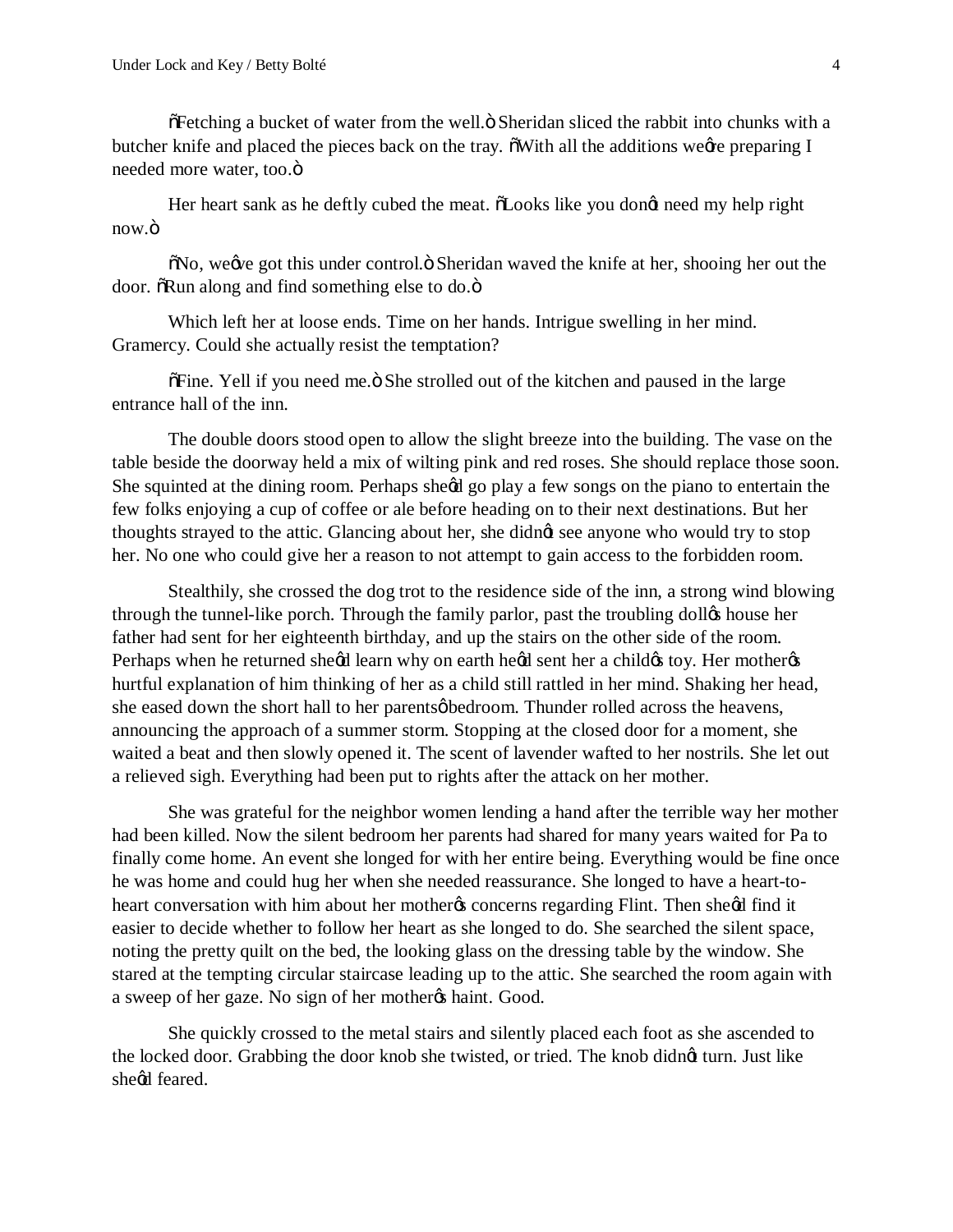She examined the door, searching for a way to gain entry. Any chink in the door. She ran her hand over the solid wood, no crevices or knots to exploit. She grabbed the door knob and shook it but it barely budged. Perhaps Sheridan could remove the barrier for her. The hinges were not visible, so the door would swing inward. Given the steep steps, that made perfect sense. But also the arrangement made it difficult to break it down. Blast. A cool breeze brushed her cheek as the heavens rumbled again.

 $\delta$ What do you think you *d*re doing?"

"Oh!" Cassie whirled around, clutching the cold metal railing with both hands to prevent her from tumbling down the steps.  $\delta$ Dongt do that. You nearly caused me to have an apoplexy. $\ddot{o}$ 

 $\delta$ Same to you.  $\ddot{o}$  Mercy hovered at eye level, hands on her hips, on the outside of the circular staircase.  $\delta$ You have no business trying to open that door. $\ddot{o}$ 

Cassie released the railing and stared at her mother the ghost wearing the blue flowered dress she'd been buried in, her ash blonde hair hanging in a queue down her back. But her aqua eyes studied her with fear lurking in the shadows. Cassie surprisingly sensed a hint of panic forming in her mother. Or was she merely detecting it in her expression?  $\delta W h y$ ? What  $\alpha$  on the other side that you dongt want me to see?"

Shifting her gaze sideways, Mercy crossed her arms over her chest. Nothing for you to worry about.ö

 $\ddot{\text{o}}$ I think there is. I cangt stop thinking about what is hidden in your private little attic. $\ddot{\text{o}}$ Indeed, the unusual and unbidden interest welling up inside consumed her thoughts day and night. A terrible need to see into the attic began a few weeks before, nibbling and gnawing at her until she thought sheed lose her mind.

Mercy speared her with a wide-eyed gaze, brows arched.  $\delta$ What do you mean? You cand stop thinking about it?ö

 $\delta$ What have you tucked away in there? $\ddot{o}$  Cassie hunched her shoulders and started down the steps. Sheed have to try again some other time. Some other way.  $\tilde{\alpha}$ Youe shared everything with me. Or at least I thought we didng have secrets from each other. $\ddot{o}$ 

 $\tilde{C}$  Secrets?" Mercy averted her eyes but kept level with Cassie as she descended to the bedroom floor.  $\delta I$  dongt have i any secrets. $\ddot{\sigma}$ 

Detecting the hesitancy in her mother to words along with surprise, Cassie stared at her until she blinked several times and glanced away again.  $\tilde{o}$ Are you sure, Ma? $\ddot{o}$ 

 $\tilde{\text{d}}$  more intrigued by your sudden curiosity. You havengt seemed to worry about it until now. What% changed?ö

Cassie pursed her lips.  $\tilde{\alpha}$ You $\alpha$  changing the subject. $\ddot{\alpha}$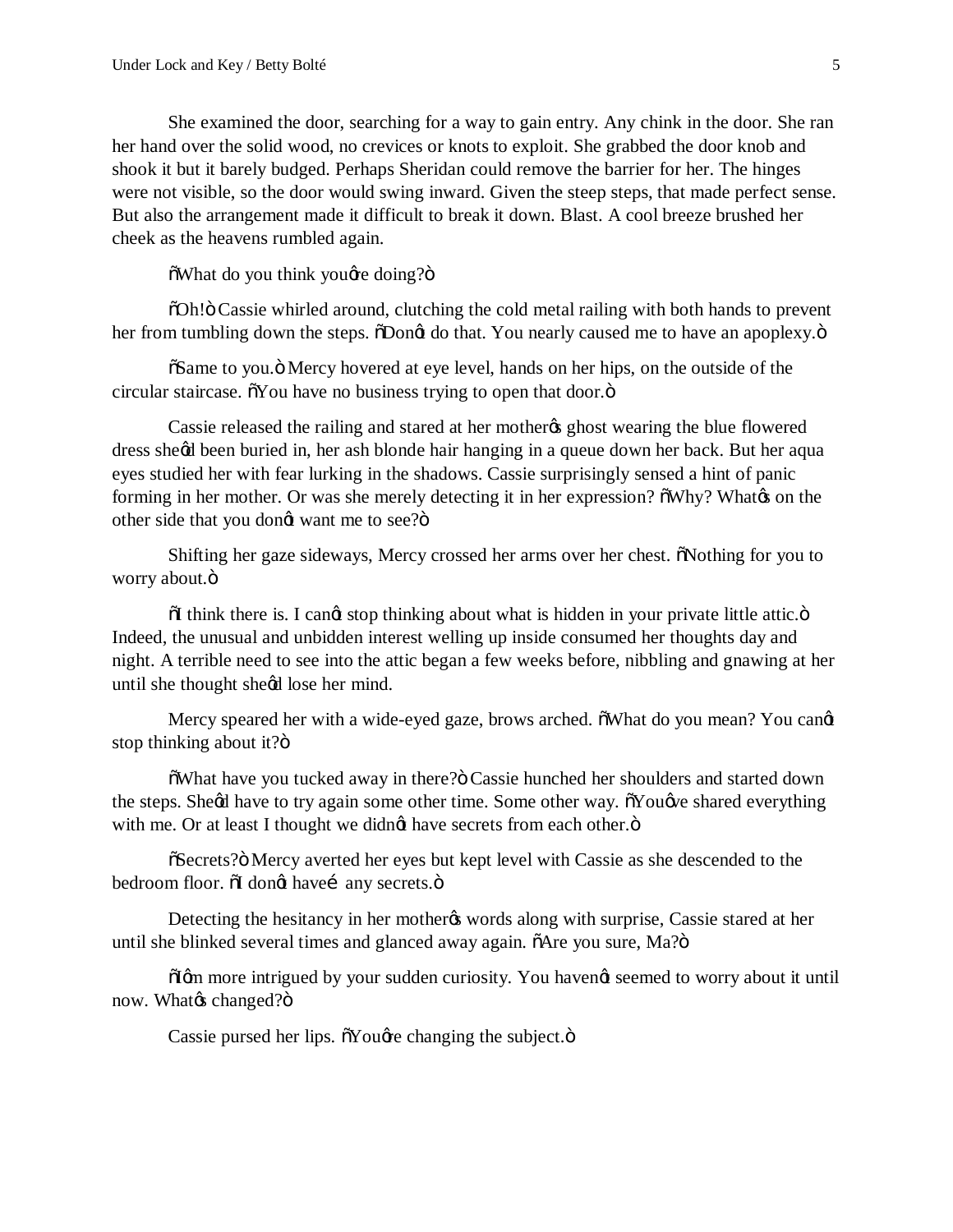$\tilde{\text{o}}$ I think it is interesting. $\ddot{\text{o}}$  Mercy drifted away to gaze out the window for a moment, rain lashing the pane while lightning flashed, before turning to face Cassie.  $\delta W$ hy the sudden curiosity?ö

 $\delta$ What do you mean? $\ddot{o}$  Cassie hedged, detecting resistance and yet interest from her ma.

Mercy to voice quavered as she came closer to Cassie. Tell me what to piqued your curiosity about my little attic after all these years. $\ddot{o}$ 

She regarded her ma for a moment, a sense of concern flowing into her chest.  $\delta$ It $\alpha$ probably just because I know Giles is on his way and will demand answers as to whether those men stole anything out of the attic. Which I cange answer without going into the attic to see what $\alpha$  in there. $\ddot{\text{o}}$ 

 $\delta$ Giles is coming? Good. $\ddot{\text{o}}$  She nodded to herself, her eyes distant for a moment. Then Ma peered closely at her.  $\tilde{o}I$  can tell you that they did not steal a thing from the attic. Only the keys to the door and to whate inside. $\ddot{\text{o}}$ 

Her mother two words both assuaged her concern and made her curiosity flare brighter. A swarm of angry bees buzzed through her veins, propelling her toward discovery.  $\tilde{o}$ What $\alpha$  inside that needs keys to unlock? $ö$ 

Mercy worried her bottom lip. Nothing you need. It is just family heirlooms and old stuff. Dongt worry about it so. $\ddot{o}$ 

 $\delta$ Family heirlooms? From what family? My grandmama? $\ddot{o}$  Cassie glared up the stairs. She longed to place a foot on the tread and climb up, but she stayed at the bottom. The door prevented her from seeing the hidden treasure she sensed lurking behind it.  $\delta$ And more importantly, exactly when did you get those heirlooms? $\ddot{o}$ 

 $I$ it $\alpha$  not important. Not yet. I $\alpha$  said too much already. Nercy pressed her lips into a flat line with a flash of distress in her eyes and then vanished.

A crack of thunder shook the house as the wind whipped the rain against the window. She jumped at the sound and the sight and then exhaled her jumpiness.

 $\delta$ Ma, come back here.  $\delta$  Cassie cast about hoping her mother the ghost would reappear and answer her questions. One second she was there and the next, poof. The empty room met her hopeful search. She started for the door, pausing before closing it behind her to address the room.  $\delta$ I will find out. Just you wait and watch me. $\ddot{o}$ 

\_\_\_\_\_\_\_\_\_\_

Giles urged his horse into a brisk trot, his long legs pressed firmly against the charcoal gray gelding. His companions rode close by, the darker skinned man's bass voice entertaining them as they journeyed together. Theyed been riding for days and their destination grew closer by the minute.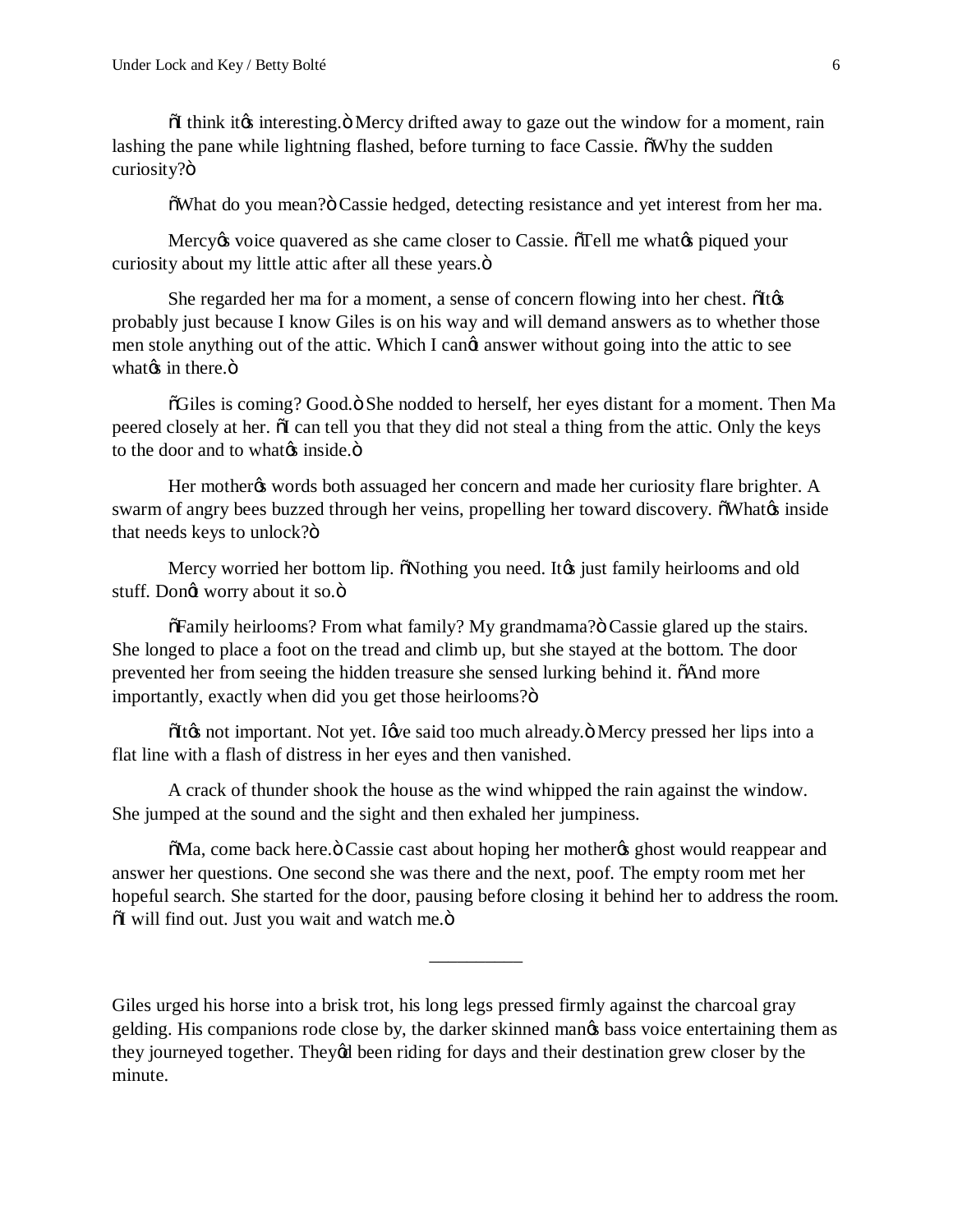$\delta$ What $\&$  the hurry? $\ddot{o}$  Zander Simmons stopped singing as he pulled up even with Giles, his brother Matt close behind on his chestnut horse.

His friends, once terribly abused slaves on a Louisiana plantation, had stuck with him through thick and thin. Hegd first encountered them a couple of years before when delivering the planter the order of goods from Barbados. Head seen the man whipping two black backs, punishment for something they hadnot done he later discovered. He couldnot in good conscience allow them to be beaten by the overseer one more day. So heed traded the goods for the men, foregoing any cash payment, then immediately freed them. In exchange, theyed promised to help him with building and managing his import business in Mobile. Their varied talents and skills proved invaluable time and again.

 $\delta I$  have a feeling I need to get there. Soon. $\delta$  Giles glanced at Zander and then back at Matt.

Matt had managed to control his temper after heed gained his freedom, but Zander still struggled to restrain the impulse to lash out, to fight back when challenged. By and large he succeeded but there were times when he could see revenge seething in his eyes. He¢d become a strong and decent man despite the abuse. Pride and respect filled his chest as he met Zanderøs questioning gaze.

 $\delta$ My friend, I can tell you *d* e anxious to see your sister. $\ddot{o}$  Zander dipped his wide-brimmed hat as he nodded.  $\delta$ Pay your respects to your mama, too. $\ddot{o}$ 

 $\delta$ Very true. $\delta$  Swallowing the discomfort of confronting his mother  $\delta$  grave, he frowned as the sense of danger lurking at the edge of his consciousness increased. He inhaled the scent of Southern pine trees yet detected no apparent threats. Nonetheless, his unease remained high. An odd, disconcerting feeling.  $\ddot{\text{o}}$  dongt know whether any of my brothers are going to come. Cassie didnøt say in her letter.ö

Zander adjusted his reins with a slight movement, his horse thead lifting from where it had dropped down. Saddle leather creaked as he settled his mount.  $\delta$ When was the last time you saw your family?ö

 $\ddot{\text{o}}$ I was sixteen when I rode away from home for the last time. $\ddot{\text{o}}$  His papa had made it clear he would need to support himself as soon as he reached an age to earn a living. What wasnet so clear was the need behind his father to conviction.  $\delta$ Papa said I was old enough to strike out on my own.ö

 $\delta$ That $\alpha$  harsh. $\ddot{\text{o}}$  Zander $\alpha$  reply held a hint of anger in the deep voice.

 $\delta I$  did all right. $\ddot{\delta}$  What had happened that his mother wanted him to become self-sufficient at such an age? Maybe one day he would understand what it was or why sheed become so quick to anger. For the moment, his mission was to make sure his sister stayed safe and well provided for.  $\delta$ Iom a survivor. $\ddot{\mathrm{o}}$ 

Still the question echoed in his mind as he rode down the peaceful lane, the dust hot and dry in his nose and throat. Would he see his brothers at the inn? His father? A shudder racked his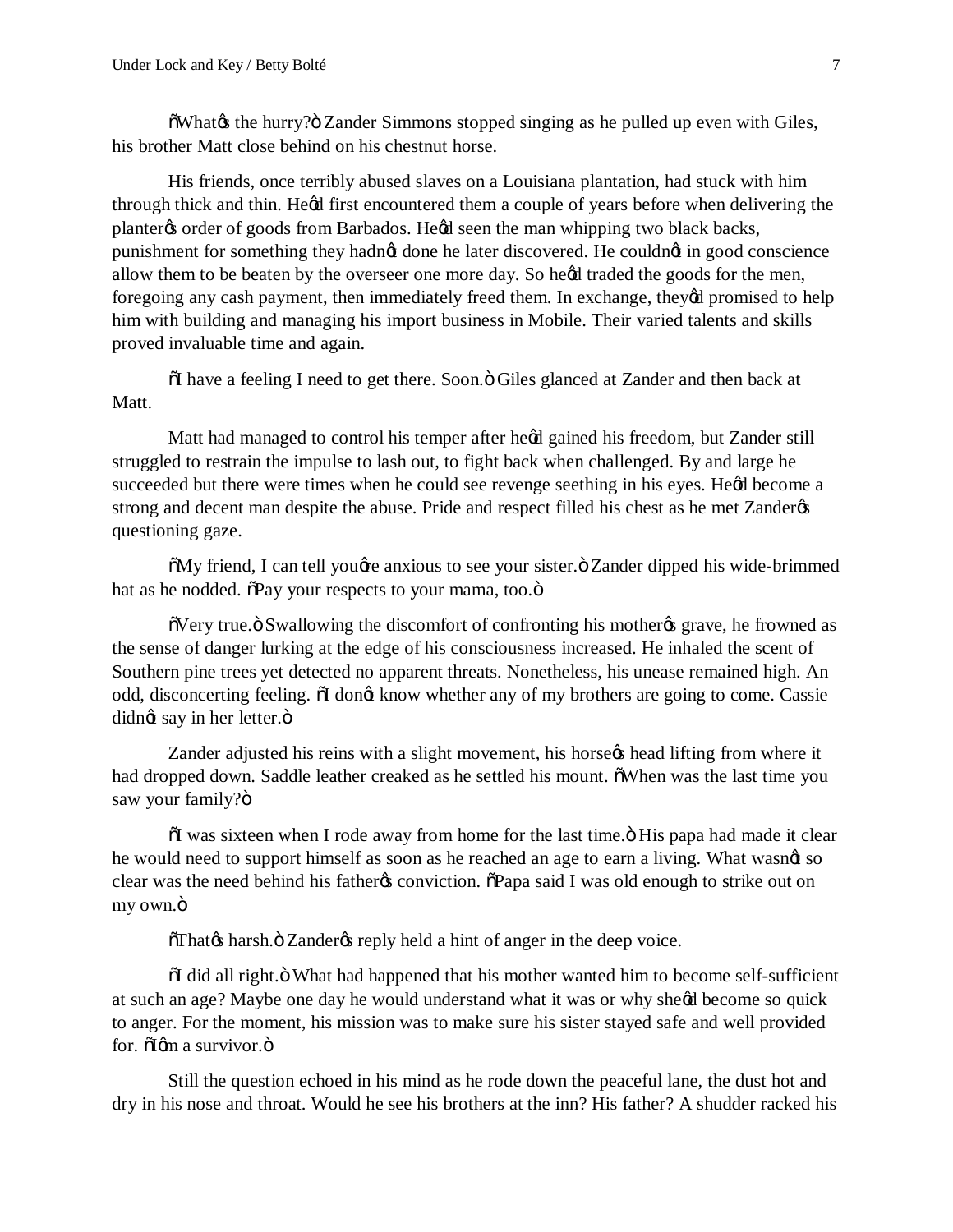shoulders and he slowed his horse to a walk to calm the concern sloshing in his gut. Even his father had stifled his desires by denying Giles any attempt to become closer to him. Pushing him away firmly though with less urgency than his mother. Was it something heød done but didnøt realize that made his parents want nothing to do with him? Hegd most likely never know, especially now that his mother had been killed. Not until his father arrived.

 $\tilde{\text{o}}$ I thought you were in a hurry. $\tilde{\text{o}}$  Zander slowed to match Gilesøpace as Matt kept trotting for several more strides. He lifted a brow at him, his eyes searching Gilesø expression.

 $\delta$ Igm sorry. $\ddot{o}$  Giles rested a hand on his thigh, the smooth leather reins gripped easily in his other hand. He stared ahead, down the gently winding dirt road snaking along the base of a series of low mountains. Matt dropped back to a walk and waited for them to catch up.  $\tilde{\text{o}}$  feel like I must get there but at the same time I dongt want to go.ö

 $\delta$ Why wouldng you want to see your family? $\delta$  Zander moved with the horsegs long rhythmic stride, his shoulders thrown back and head held high.  $\tilde{d}$  do anything to be able to see my parents again. $\ddot{o}$ 

 $\delta I$  know. Since you were torn from them I can only imagine. And I have thought about coming home. For a visit only, of course. But not like this. $\ddot{o}$ 

 $\ddot{\text{o}}$ Idl never see my parents again. Pop died in a carriage accident and Mama $\ddot{\text{o}}$  o

 $\delta I$  wish I could do something about your mother is situation.  $\delta$  Giles shook his head at Zander.  $\tilde{o}$ Seriously. If I couldí  $\ddot{o}$ 

 $I(x)$  of It $x$  not your problem.  $I(x)$  Zander $x$  eyes darkened as he looked at his brother riding in front of them. The would do him a lot of good if we could have our family back together. But I dong see that happening. $\ddot{o}$ 

"Do you know where your mother is?" At least he knew where his parents lived and worked. Or rather where his mother once lived. He imagined his papa would hurry back to the inn after hearing about her death. Surely he wouldngt ignore the events at home because of business. But then again, he was nothing if not a practical, and very stubborn, man. If the business wasnot completed to his satisfaction, he most likely wouldnot travel all the way home.

 $\tilde{\text{o}}$ Last I heard she was a seamstress to some plantation mistress outside of Charleston. $\ddot{\text{o}}$ Zander slowed his horse as Matt dropped back to join the conversation. He shrugged at Giles.  $\delta$ But that was when I was a little boy so who knows now where she is. $\ddot{\text{o}}$ 

 $\delta$ Do you know how much farther we have to go? $\ddot{o}$  Matt twisted in his saddle to look back at him as he rode closer.  $\delta$ Igm hungry. I keep picturing a juicy pork chop with brown gravy, and a nice fresh greens salad with a light dressing." He smacked his lips and grinned.

 $\delta$ Another few miles, I think. You may have to fight the inngs cook to prepare your meal, Igd wager. Cassie says he rules the kitchen. Ö Giles smirked at his friendgs crestfallen face. Mattgs talent as a chef was well known in Mobile, and Giles enjoyed many a fine meal as a result. He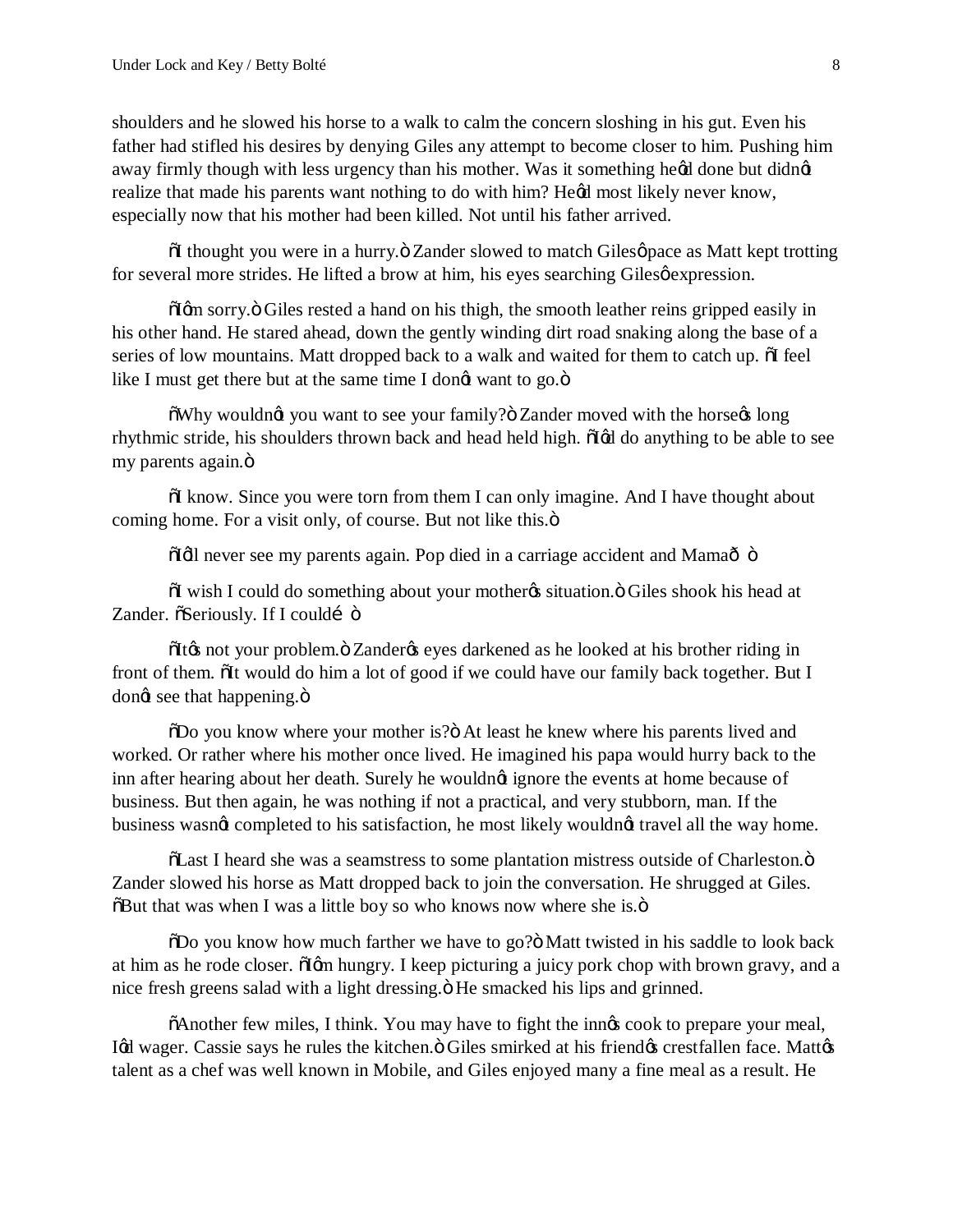spotted a ponderous coach-and-four listing at the side of the road ahead.  $\delta$ Looks like they over broken a wheel.ö

Zander followed the direction of Gilesø gaze.  $\delta$ Guess weare going to help, right? $\delta$ 

 $\delta$ May as well. Come on. $\ddot{o}$  Giles urged his horse into a trot and soon they reached the broken down vehicle.

A man, wearing clothes much too fine for hard labor, struggled to wrest the shattered wheel from the carriage. A woman stood off to one side in a ruffled burgundy gown with black trim and matching bonnet, holding a frilly black parasol to protect her head from the strong summer sun. She leveled a surprised look at the three men halting behind the vehicle.

 $\tilde{\text{o}}$ Can we help, sir? $\ddot{\text{o}}$  Giles rested his hands on the horn of his saddle.  $\ddot{\text{o}}$ Or can you manage?ö

From the looks of things, the man didngt have a clue how to change let alone replace a wheel. The mangs fancy trousers and suit coat declared him a gentleman. The beaver-felt top hat resting on the step of the carriage added to the impression. Zander knew how to work with carriages and wheels as hegd learned to make and repair the wooden wheels wrapped with metal among other skills. A spare wheel hung underneath the coach but would be difficult to reach with the right rear wheel in pieces. What a strange setup. Hegd have put the spare on the top, but perhaps having it underneath kept it out of the way until needed. There must be a better place to put it. Something to ponder another time.

The sweaty man looked up at the sound of Gilesøvoice.  $\delta$ Iød greatly appreciate any help offered.ö

Giles glanced at Zander.  $\delta$ Do you mind? $\delta$ 

 $\delta$ No, sir. $\ddot{o}$  Zander swung out of the saddle and handed the reins to Matt.  $\delta$ This will take a while.<sub>ö</sub>

 $\ddot{\text{o}}$ I can help if you want. $\ddot{\text{o}}$  Matt prepared to dismount, hesitating for a split second as he waited for his brotherys response.

 $\delta$ All right. $\delta$  Zander strode over to the man $\delta$  side but didn $\sigma$  look him in the eyes.  $\delta$ I $\sigma$ m Zander, and this man is my brother, Matt. $\ddot{o}$ 

 $\delta$ And Igm Giles Fairhope. $\ddot{o}$  Giles noticed the lack of last names as well as the reflexively averted eyes but kept his own peace. But heød make one thing perfectly clear. Heød discovered it made a difference in how his dark-skinned friends were treated. These two men are my friends and fellow workers. Not my servants. $\ddot{o}$ 

The man blinked several times then nodded, understanding dawning in his narrowed eyes. õlgm John Baker.ö

 $\delta$ Nice to meet you, sir. $\delta$  Zander tipped his hat to the woman without meeting her gaze. õMrs. Baker.ö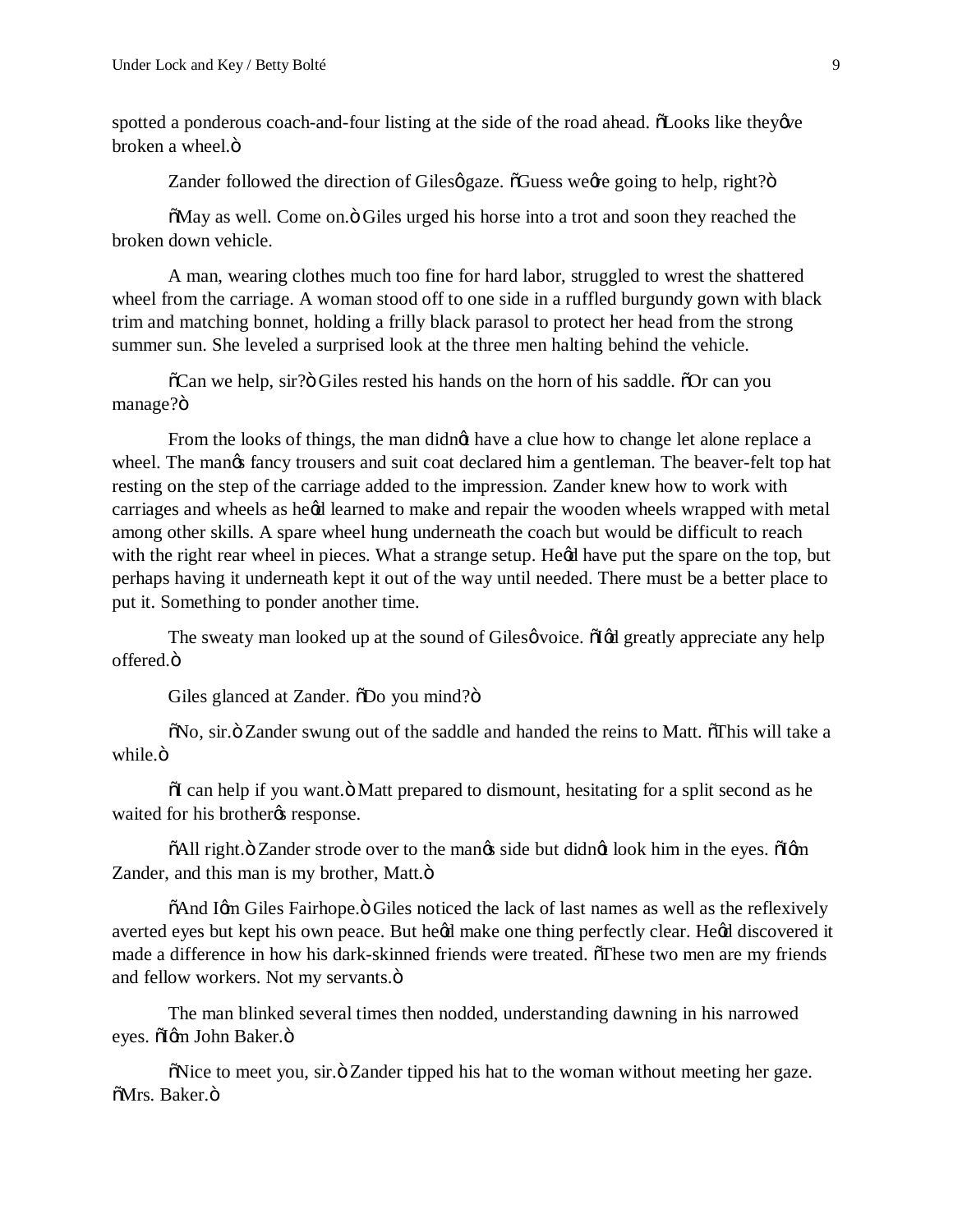She angled her parasol to shade her face more as she addressed the group.  $\delta$ Igm glad you we come along. We almost made it home to Riverwood. $\ddot{o}$  She gestured toward a lane a little way down the road.

Zander grinned at her words.  $\delta$ That being the case, we can help you home and out of the heat.ö

Matt tied the reins in his hands to a tree alongside the road, then stalked back to stand beside his brother. Giles sat his horse, waiting for the two experienced men to assess the situation and solve the issue. He relied upon their skills and knowledge every single day in one way or another. Hegd been very fortunate to find them and have them agree to work with him. Their abilities had made his business even more successful than heed imagined. Combined, they had a wide array of skills and abilities they'd developed over the ensuing years the three men had worked together.

 $\delta$ First we need to get this spare one off the bottom. $\ddot{\text{o}}$  Zander bent down to peer at the hung wheel.

 $\delta$ Can you remove it? $\delta$  Matt pushed his hat back on his head, rubbing his arm across his glistening brow.

 $I(x)$  pinned by the coach. We ge gonna have to lift the coach up and then drop this here wheel." Zander straightened and shook his head. "The solution of gonna be easy."

 $\delta$ You two lift the coach and Idl get the wheel. Ready? $\ddot{o}$  John positioned himself near the spare and waited for the other two to move to the other side of the vehicle.

Zander grabbed hold of the bottom of the coach, Matt lending a hand beside him. Muscles strained as the two men grappled with the coach. John fumbled with the dried leather straps holding the wheel in place. Matt tried to shift his hands on the heavy frame, one hand coming away and then grabbing for a handhold. Giles tensed as his pulse raced. He dropped the reins across his horse withers.

 $\delta$ It $\phi$  slipping  $\delta$  Matt grunted as he struggled to keep a grip on the varnished wood.

John pulled the last of the straps off and dragged the wheel away from the coach just as Mattø hands slipped off and he fell backward, the full weight of the coach crashing down, pinning him beneath it.

Damn. Giles leapt from the saddle and sprinted to help, his horse shying to one side in a clatter of hooves and creaking leather. Zander scrambled to help but, strong as he was, could only lift the coach an inch off of Matt. Not far enough for the groaning man to pull his left leg out from under it. Giles raced to a sliding halt at Zander& side and grabbed hold of the coach and lifted with all his strength. The massive vehicle lurched two feet up off the ground.

 $\delta$ Get him out of there. Quick.  $\delta$  Surprised relief flooded through Giles but he didnet know how long he could hold the vehicle. His muscles worked to steady the heavy coach, his lungs burning from the effort.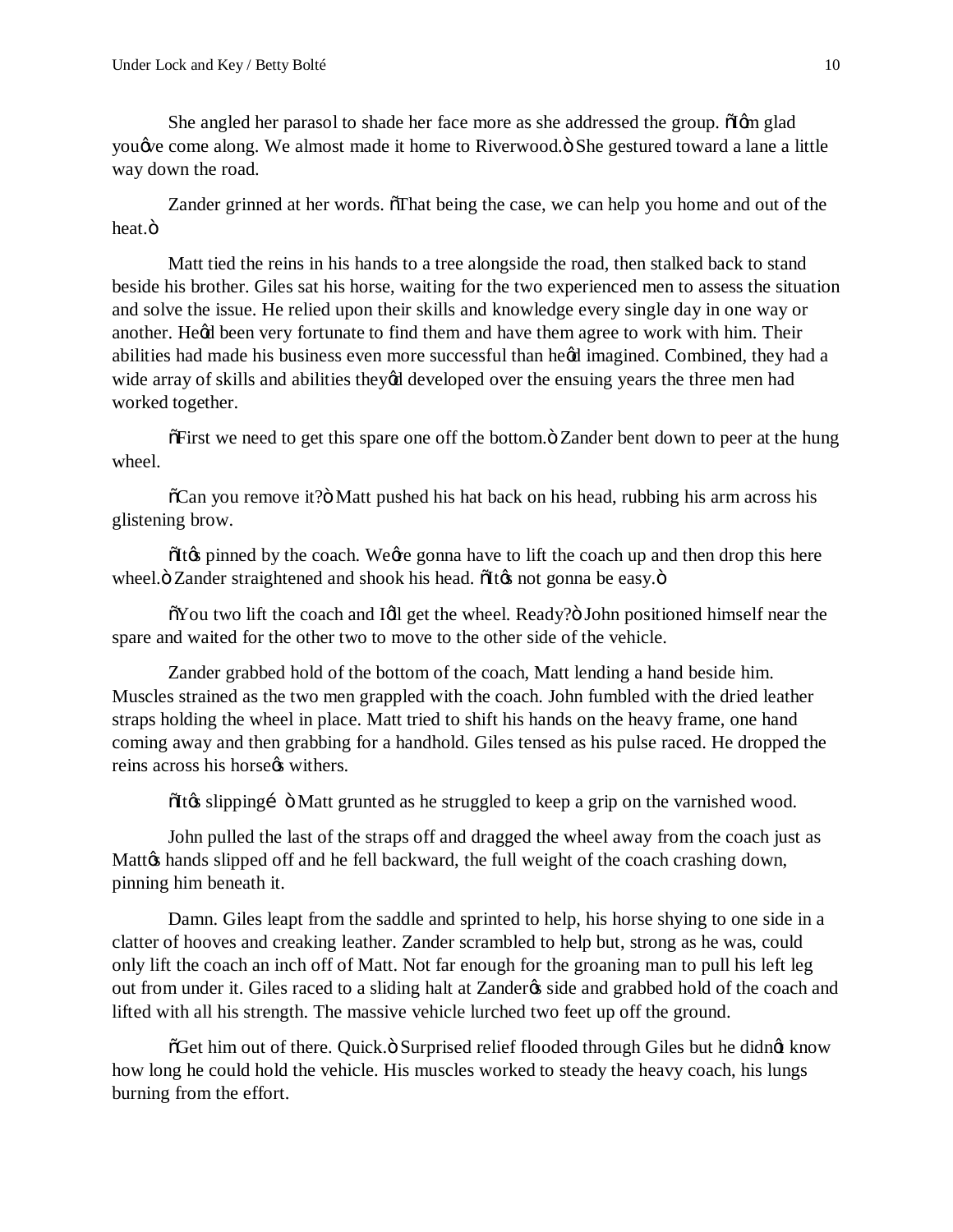Zander quickly dragged Matt to safety while Giles held the coach by himself. Shocked at his ability to maintain his hold, he darted a glance at John $\alpha$  stunned gaze. With Matt safe, Giles lowered the coach to the ground and dusted off his hands.

 $How\alpha$  you do that? $\ddot{o}$  John cautiously approached Giles, a wary look in his narrowed eyes.

 $\delta I$  dongt know, but Igm glad I could. $\delta$  Hegd always been strong, but hegd never experienced anything like what had just happened. Perhaps the fear of his friend being permanently injured or even killed had spurred him to such strength. The buzz of energy flowed through his veins as he rotated his hands, inspecting them for any visual changes.

 $\delta$ Me, too. $\ddot{o}$  Matt slowly stood, favoring the leg with a gash seeping red.  $\delta$ It $\alpha$  not too bad, thank goodness. But man, that was incredible. Thank you. $\ddot{o}$ 

Giles indicated the coach with a tilt of his head.  $\delta$ We still need to get the wheel on that thing.ö

Matt limped over to the wheel laying on the ground. He set it up on its edge to roll it around to hand off to Zander. He looked at Giles, brows arched over wide, twinkling eyes. With a sigh of combined relief and confusion, Giles walked over to appraise the situation. Rubbing his hands together, then flexing his fingers, he bent down to take hold of the thing again. With a grunt, he heaved and lifted the coach.

 $\delta$ That $\alpha$  incredible. $\ddot{\text{o}}$  John crossed his arms and shook his head slowly.

 $H($ GHurry up, Zan. $\ddot{o}$  Giles strained to steady the coach while the other man wiggled the hub onto the axle.

 $\tilde{\sigma}$ Got it. $\ddot{\sigma}$  Zander held onto the wheel while Matt secured it in place over the next several minutes.

Time enough for Giles to marvel at how strong he*i*d become in a moment of panic. But how? He hadnot changed his routines or tried to build more muscle. Heod never needed to worry about being able to handle whatever came his way. But this? This was new.

"Done." Matt stepped back, indicating to Giles he could release his grip.

He let go and rubbed his hands on his pant legs to wipe off the dirt from the underside of the coach. Zander led the gray over to Giles and handed him the reins. He nodded a thank you to his friend and then addressed the plantation owner.  $\delta$ There you go, Mr. Baker. $\ddot{o}$ 

 $\delta$ That was indeed amazing. Thank you for fixing the wheel. $\ddot{o}$  John sauntered over to Giles.  $\tilde{\text{o}}$ Where you heading? $\ddot{\text{o}}$ 

 $\delta$ Fury Falls Inn. $\ddot{o}$  The mere name of the place sent a tremor through his shoulders. He squared them to still the unfamiliar sensation.

 $\delta$ You $\alpha$  nearly there. $\delta$  John motioned down the road, a dip of his brows hinting at his feelings about the place.  $\delta$ It $\alpha$  two miles from Riverwood to the inn. $\ddot{\text{o}}$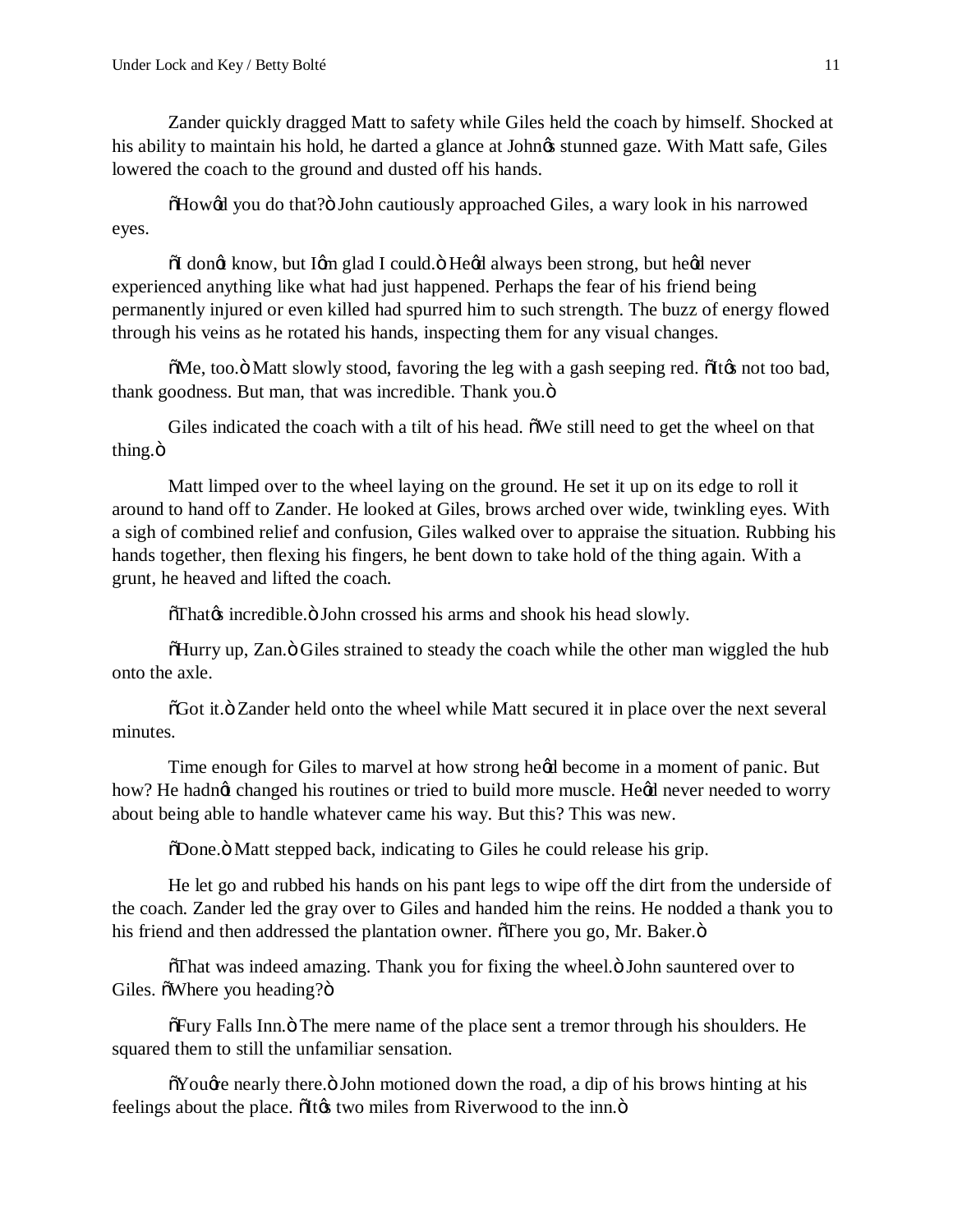$\delta$ So you know it? $\delta$  Just how neighborly were the Bakers to his family? Giles surreptitiously studied the couple, the silent communication flowing between them with each long look and tightened lips.

 $\delta$ Sure do. Reggie and I are business partners. $\ddot{\text{o}}$  John pulled a white handkerchief from his coat pocket and mopped his brow.  $\delta \phi$  been keeping an eye on the young man he hired to run the inn in his absence. $\ddot{\text{o}}$ 

 $\delta W$ hy? $\delta$  First his father decided to up and go so far from home without even waiting for his wife to return home. Then he hired someone to take his place but obviously didnet trust him. Otherwise, why have someone keeping watch over his performance? The sense of urgency ratcheted up in his gut. Could Cassie be in danger from the unknown manager? What kind of danger?

John folded his handkerchief and tucked it back into his pocket.  $\delta$ He $\alpha$  a real particular idea of what he wanted. He said Flint Hamilton would do a fine job since hext worked at his father% hotel downtown for years. And he wasn& wrong. $\ddot{o}$ 

 $\delta$ So you $\phi$  been in touch with my father? $\ddot{o}$ 

John raised his brows as he nodded.  $\delta$ You $\alpha$  one of Reggie $\alpha$  boys? $\delta$ 

 $\tilde{\text{o}}$ Yes, sir.ö

 $\delta$ Welcome home.  $\delta$  John offered his hand to shake.

Giles accepted the handshake, surprised at the firm grip.  $\delta$  Igm just visiting. My sister asked me to come help out for a spell. $\ddot{\text{o}}$ 

John flinched as his brows dipped into a concerned frown.  $\delta$ What do you mean? $\delta$ 

Strange reaction. Giles blinked as he peered at the man.  $\delta$ Well, with Papa away and Mama murdered, she feels vulnerable. So I decided to come see the situation for myself and do whatever I can to make her feel more secure. $\ddot{o}$ 

Mrs. Baker sauntered closer and caught Gilesø attention with a slight wave of her fingers.  $\delta$ Did I hear correctly that yougre Reggie and Mercy (son? Giles, is it? $\delta$ 

 $\delta$ Yes, ma $\alpha$ m. $\ddot{\sigma}$  Giles tipped his simple felt hat to her.

 $\delta$ Iom Tabitha Baker, an acquaintance of Mercyos. $\ddot{o}$  Tabitha clutched the handle of her parasol with her gloved hands. She sounded friendly and yet a thread of something ran through the tone of her greeting.  $\delta I$  was so sorry about your mother  $\delta$  death. I did what I could to help your sister through it. Such a tragedy. $\ddot{o}$ 

 $\delta$ Yes, ma $\alpha$ am. $\delta$  He still had his own reservations as to whether his mother  $\alpha$  death was a tragedy or not, but Cassie loved her and had been devastated at her death. Why else would she have written to him pleading for him to come to her? His protective instincts flared with the memory of her entreaty. Now that we have the carriage serviceable, wedl need to be on our way. Cassie is waiting for me. $\ddot{\text{o}}$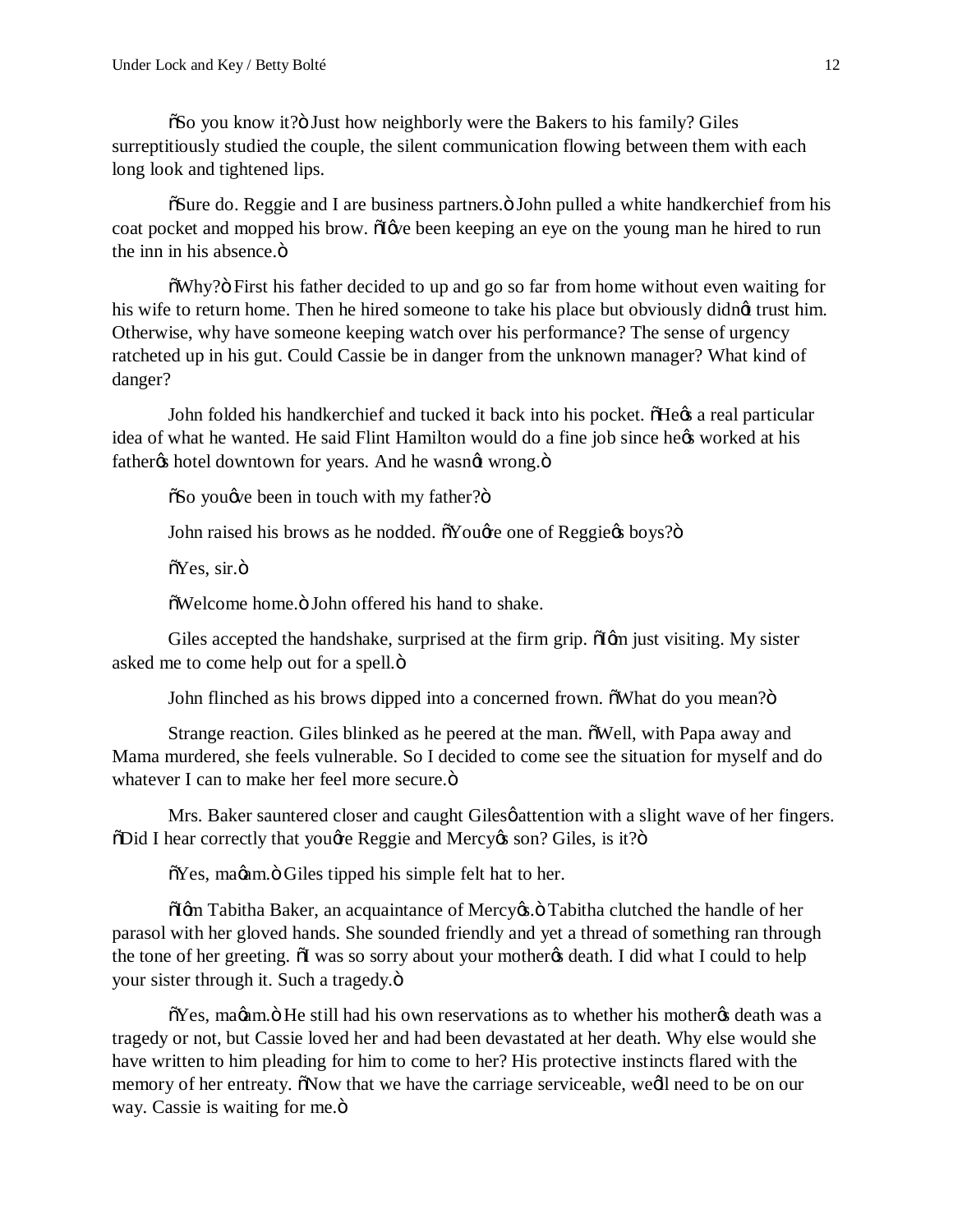$\delta$ Surely you $\alpha$ d enjoy a rest and some refreshments before you continue? Tabitha smiled up at him, inviting him to agree with her suggestion. Nour sister would understand. $\ddot{o}$ 

 $\delta$ As tempting as that sounds, I must decline. $\delta$  Something in the womangs expression gave him pause. A particular glint of humor or insight reflected in their depths. As if she knew something about him he didng. But how could that be when theyed never met before?  $\delta$ Shall I send your regards to Cassie?"

 $\delta$ Please. Let her know weell come for dinner soon.  $\delta$  Tabitha glanced at John.  $\delta$ Right, dear?ö

 $\delta$ Yes. I make it a point to visit several times a week. $\ddot{o}$  John glanced at the two men preparing to remount their horses and then he looked up at Giles.  $\delta I$  like to keep an eye on the neighborhood, make sure everything and everyone is safe and sound. You know what I mean? $\ddot{o}$ 

John, too, had a hidden meaning lurking in his eyes as he studied Giles for several seconds. As Giles gathered his reins to mount, those protective instincts heød first experienced earlier intensified the longer he looked into those shining eyes.  $\tilde{o}Yes$ , sir. I do. $\ddot{o}$ 

\_\_\_\_\_\_\_\_\_\_

Flint is shoulders burned through his cotton shirt under the brutal August sun. He dragged his shirtsleeve across his sweaty brow. Despite the heat, he must fix the roofing. With a sigh, he hammered the shingle into place. Rain threatened. He smelled its approach with each breath.

Pausing after the last tap of the hammer, he glanced at Teddy clinging to the ladder propped against the porch roof.  $\delta$ Hand me the next one. $\ddot{\mathrm{o}}$ 

 $\tilde{\sigma}$ Yes, sir. $\ddot{\sigma}$  Teddy reached into the bucket hanging from a hook on the side of the wooden ladder and pulled out another oak shake shingle. He held it up in a trembling hand.

 $\delta$ You wongt fall as long as you keep a hand on the ladder. $\ddot{o}$  The scrawny boy was still in single digit years. His mop of dark brown hair and soulful brown eyes made him appear more urchin than child. Flint couldnet quite fathom what the child to home life must have been like before landing at the inn. From what heed seen, the boy enjoyed the step up.  $\tilde{\text{or}}$  Trust me? $\tilde{\text{o}}$ 

 $\delta Y$ -yes, sir.ö

Flint took it quickly and then surveyed the remaining damage. Three shingles had come loose and fallen to the ground several days before during a sudden squall. Fortunately, nobody had been injured. Despite the clear blue skies above he knew within a day rain would arrive and a hole in the roof would threaten the interior of the inn. He couldnet have that. A leaky roof didng make for a place people wanted to stay, which would lead to them not wanting to return and a decline in business. Thus, Flint had braved the heat of the midafternoon to fix it.

 $\ddot{\text{o}}$  Will that be all, sir? $\ddot{\text{o}}$  Teddy clung to the two rails of the ladder, pleading with wide eyes.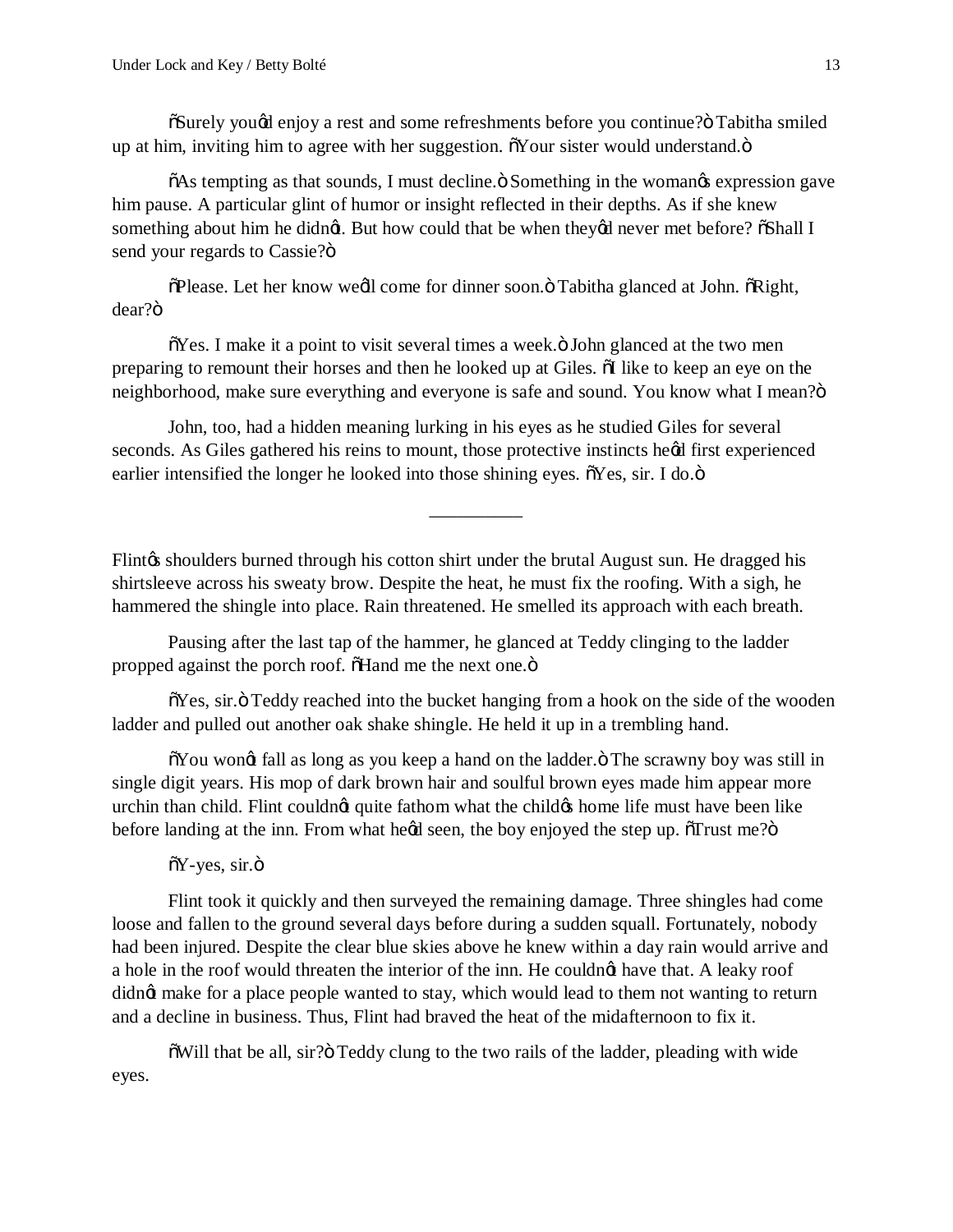$\delta$ You sure you don $\alpha$  want to come on up here with me? $\ddot{o}$  Flint gestured at the shimmering heat rising from the wood shingles and on to the surrounding hills. Not can see for miles. $\ddot{o}$ 

Teddy os knuckles turned white as he shook his head.  $\delta$ I om not one for high places. $\ddot{o}$ 

Flint took pity on the kid. He didnet know he was afraid of heights.  $\delta G$ o on with you. But stay at the bottom until I come down, hear?"

Flint waited for the boy's nod and then resumed hammering the last shingle into place. Teddy demonstrated amazing bravery for a nine-year-old. Hegd climbed up and down the ladder several times without verbal complaint, just the worry etched on his young face. He tapped the last fastener in place and then surveyed the activity below him. Late afternoon meant only a few customers coming and going. Give it another couple of hours and the supper rush and overnighters would arrive. Time enough to manage a few small tasks before then.

Grasping the hammer in one hand, he moved to climb down the ladder. Teddy stood looking up at him.  $\delta$ Hold the bottom. $\ddot{\mathrm{o}}$ 

The boy followed Flint of direction and then Flint started down the rungs. Heod almost reached the bottom when he heard forceful footsteps echo on the porch floor. Now what?

Dropping the last couple of feet to the crushed stone carriageway that circled in front of the building, he handed the hammer to Teddy.  $\tilde{c}$ Can you manage the tools, son? Looks like Igve got another fire to put out. $\ddot{\text{o}}$ 

 $\delta$ Fire? $\ddot{o}$  Teddy glanced frantically around, eyes wide.

Flint chuckled at the shocked expression before patting the boy lightly on the head.  $\tilde{\text{d}}$ ust a saying. Go on.ö

 $\delta$ Yes, sir. $\ddot{o}$  Teddy snatched up the bucket of tools and lugged them across the drive to the tool shed to put them away.

Flint caught a whiff of cornbread baking, his mouth watering at the scent, as he greeted a pair of merchants on their way past him and up the steps to the inn. A couple of the dogs loped across the carriageway and disappeared into the barn. He glanced at the clear blue sky with traces of white clouds. Cassie hurried toward him. He climbed up the few steps to wait for her.

 $\delta$ Flint, I need your help. $\ddot{\text{o}}$  Cassie rushed up to him, her ankle-length calico skirts swirling to a halt.

He wiped his hands on his pants as he noted her flushed cheeks and fetching sparkling eyes.  $\delta$ What $\alpha$  wrong? $\ddot{\text{o}}$ 

 $\tilde{C}$ an you break into Mother $\alpha$  attic? She propped her fists on her slim hips, her eyes searching his.

 $\delta$ Maybe. Why? $\ddot{o}$  Her tone suggested a resolve reflected in the tense stance sheed assumed.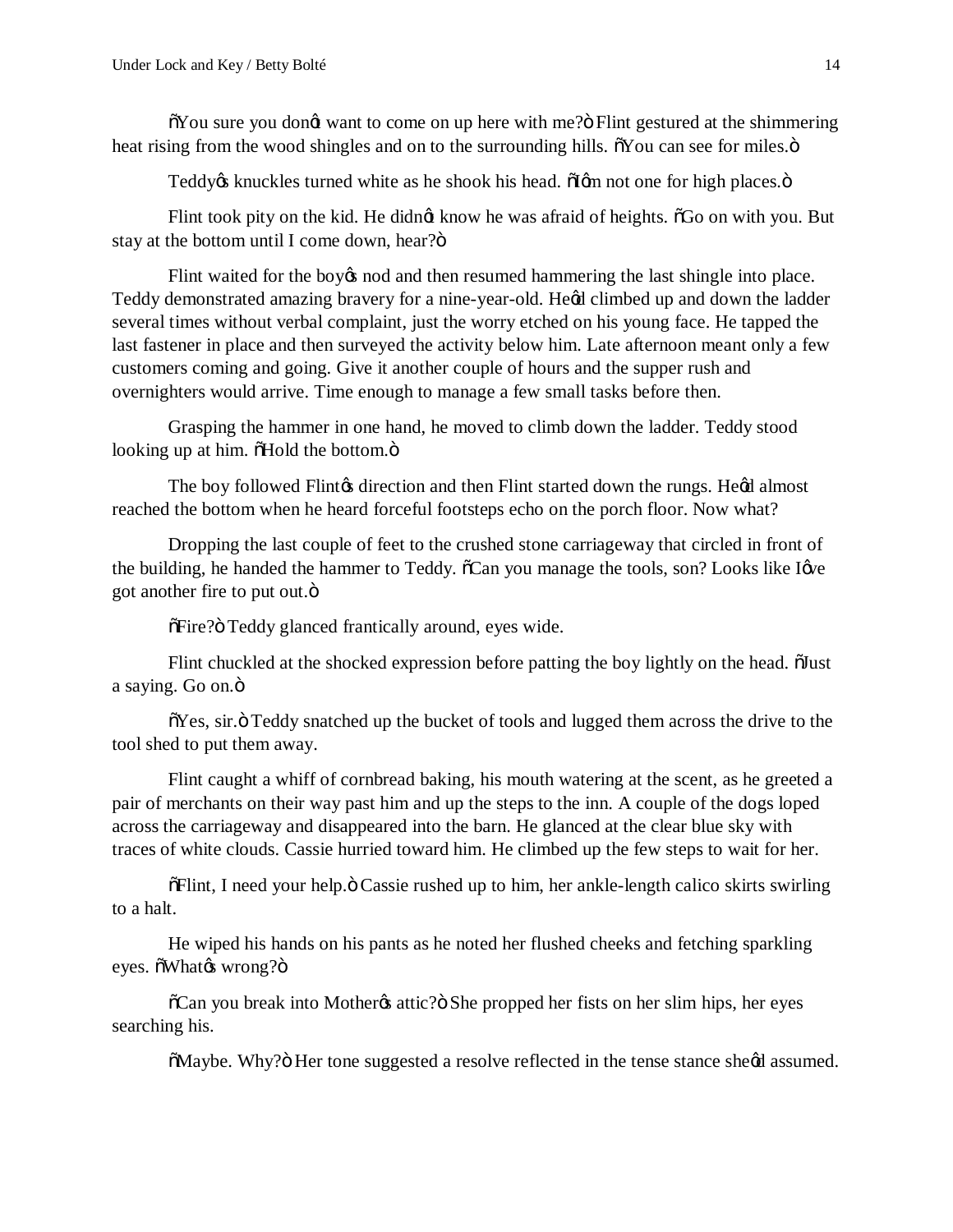$\tilde{\text{o}}$ I can $\alpha$  stand not knowing. $\tilde{\text{o}}$  She hugged her waist as she chewed her bottom lip.  $\tilde{\text{o}}$ There is something important inside. I can feel it.ö

Her words quavered with intensity.  $\delta Can$  you be more specific? He arched a brow and shifted his weight to stand squarely.

She huffed, letting out a long frustrated sigh.  $\delta$ I know with all my being that my mother is hiding something important in that room. $\ddot{o}$ 

Mercy likely hid a lot of things from Cassie. From everyone. She was a very reserved woman when it came to sharing. In fact, he didnet know much about her at all. Other than the very clear fact of her dislike of his person. As far as she was concerned, he could do nothing right. But if she had mementoes filled with meaning and memories, he wouldnot blame her for locking them away. With so many people in and out, it was wise.

 $\ddot{\text{o}}$ I doubt she would have locked the door otherwise. $\ddot{\text{o}}$  He shrugged one shoulder.  $\ddot{\text{o}}$ When your father comes back, then he can open it."

 $\delta$ You dongt understand. $\ddot{o}$  Cassie twirled away and flung her arms out as she turned back to face him.  $\ddot{\text{o}}$  dongt want to wait that long. Ma has been no help, either. $\ddot{\text{o}}$ 

Although heod encountered ghosts on more than one occasion, he still didnot enjoy the experience. He swallowed back the discomfort welling in his throat. Nou spoke to her again?"

 $\delta$ Briefly. Long enough for her to tell me to stay out of the room and then disappear without answering any of my questions. $\ddot{o}$ 

 $\delta$ Then that $\alpha$  what you should do. Stay out of the room. $\ddot{o}$  He shrugged lightly.

Her parents must have secreted personal belongings in the attic, away from prying eyes and hands. Most parents would keep their private belongings away from the little ones. Not that the attractive woman pleading with him was a child. Far from it. On the other hand, what if the supposed fictional treasure were in fact a reality, hidden behind a locked door?

Still, whatever was in the room really didng belong to Cassie.  $\delta$ Igm certain your father will answer your questions when he gets back. $\ddot{o}$ 

 $\delta$ That& months from now and you well know it. $\ddot{o}$  Cassie stomped a foot on the wooden floor, raising a puff of dust to settle back onto the boards.

Her petulance surprised him. Since sheed turned eighteen last month, sheed acted more mature, more grown up. The death of her mother must have undermined her new sense of confidence to some degree, but at least she had seen her mother  $\alpha$  ghost and was able to speak with her. Whether that proved good or bad was left up for debate.

He peered at her with what he hoped was a supportive expression.  $\delta I$  understand your  $\delta$   $\delta$ 

 $\delta$ No, you dongt. Dongt even think you do! $\delta$  She glared at him, folding her arms across her stomach. The cange explain it but I have this feeling I must get into that attic and find out what  $\alpha$  in there. I have to  $\ddot{\text{o}}$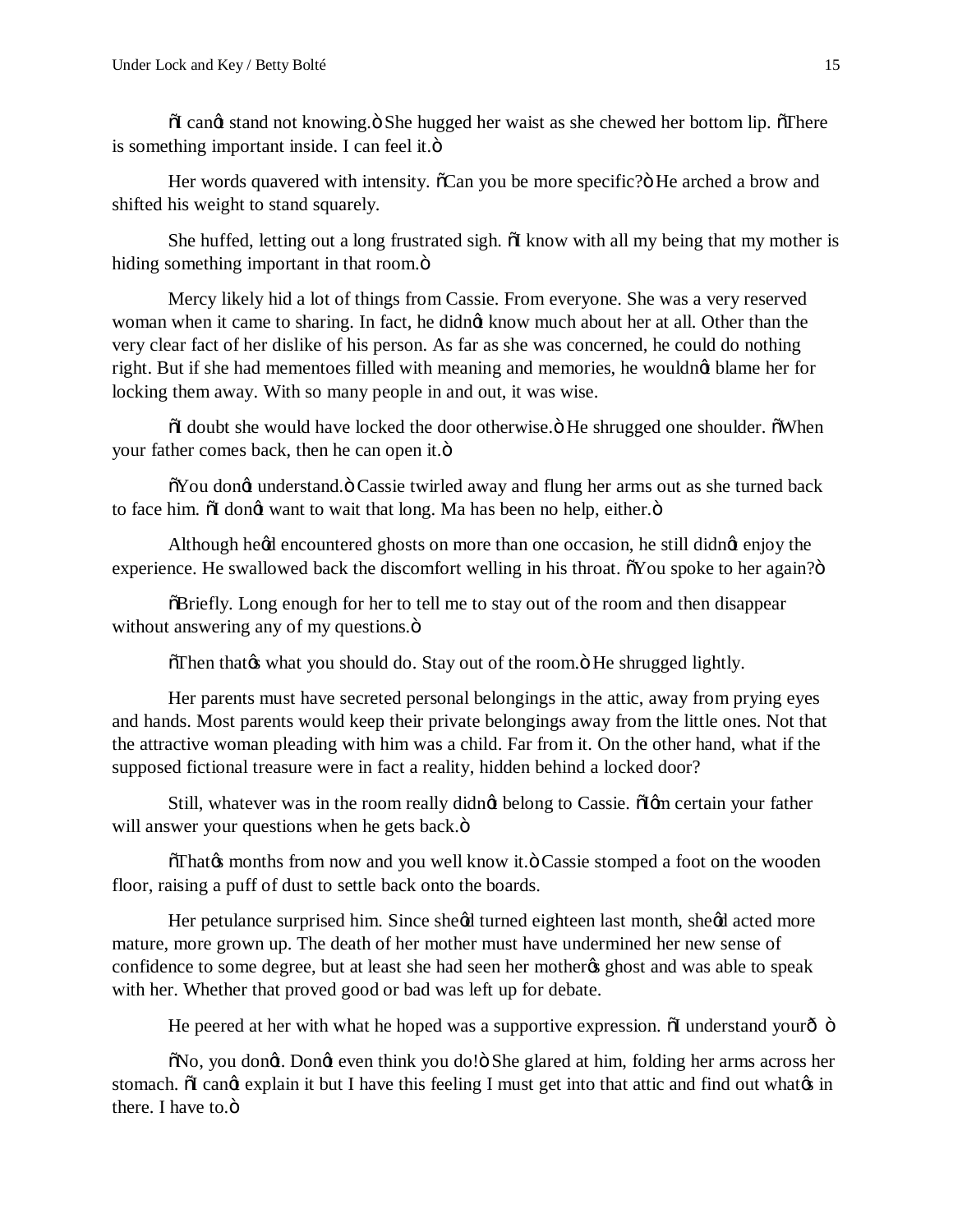He couldnot agree to help her. Heod been hired to manage the inn, not break into his employer private rooms. But the plea shining in those beautiful eyes melted his determination into a puddle of acceptance.  $\tilde{d}[d]$  see what I can do, but I still think you should wait. $\ddot{o}$ 

 $\delta$ Thank you, Flint. I mean that. $\ddot{\text{o}}$  Cassie dropped her arms to her sides as she aimed her brightest smile at him.  $\delta I$  think it will help to solve the mystery as to who murdered my mother. $\ddot{\delta}$ 

 $\delta$ How is that? $\ddot{\text{o}}$ 

 $\delta I$  dong know. Not until you open the door at least. $\ddot{\delta}$  She tugged on his arm, trying to pull him toward the open front doors.  $\delta$ Let $\alpha$  go. $\ddot{\sigma}$ 

 $\delta$ Now?" He pulled back, bringing them both to a halt. He glanced at the slowly setting sun, the trio of riders approaching, and then to the stack of boxes near the door, waiting to be carried inside and dispersed.  $\delta$ Surely it can wait until tomorrow. $\ddot{o}$ 

 $\delta$ Please? I dongt want to wait any longer.  $\delta$  She pulled on his arm again, her eyes wide and hopeful.

 $\delta$ And I dongt want to have to fix the door, too, so let me think about how we might get inside without having to break it off its hinges or whatever. $\ddot{o}$ 

 $\delta$ Buti  $\ddot{\circ}$  She pouted up at him, blinking rapidly.

The sound of hooves on the carriageway drew his attention from the anxious features of the girl he suspected he had fallen in love with despite the freeze sheed put on expressing his affection. As he stepped closer to the edge of the porch, he mused about their relationship. Hegd agreed to give her time and space for her benefit, not his. Though the fact that sheed hesitated gave him some doubts as well. He shaded his eyes with a hand as he walked down the steps. Three men on horseback rode toward the inn at a steady trot. He admired the horses, all sleek and fit, obviously well cared for.

 $\delta$ Who is that? $\delta$  Flint didngt wait for an answer but strode farther away from the porch.

 $\delta$ Whoi  $\ddot{\circ}$  Cassie caught up to him and raised a hand to shield her eyes from the sun. Then squealed before running across the open space to meet the white man on his charcoal gray horse.  $\delta$ You came! $\ddot{\text{o}}$ 

The burly man swung lithely from the saddle and grabbed Cassie up into a bear hug, holding her close. Flint strode out to join the group as the two black men dismounted from their chestnut horses, delight on their faces at the happy reunion. Given her shout, sheød been expecting whoever the man might prove to be. So, logically, it must be one of her brothers. He didnet know which one but heed soon find out.

The man released Cassie to place her gently on the ground, as though he didnet want to break her.  $\delta I$  got here as soon as I could. $\ddot{\mathrm{o}}$ 

 $\tilde{\text{d}}$ gm so glad yougte here. Let me introduce you.  $\tilde{\text{o}}$  She linked her arm in his and turned to face Flint. "Giles Fairhope, this is Flint Hamilton, the inn keeper while Pa is away."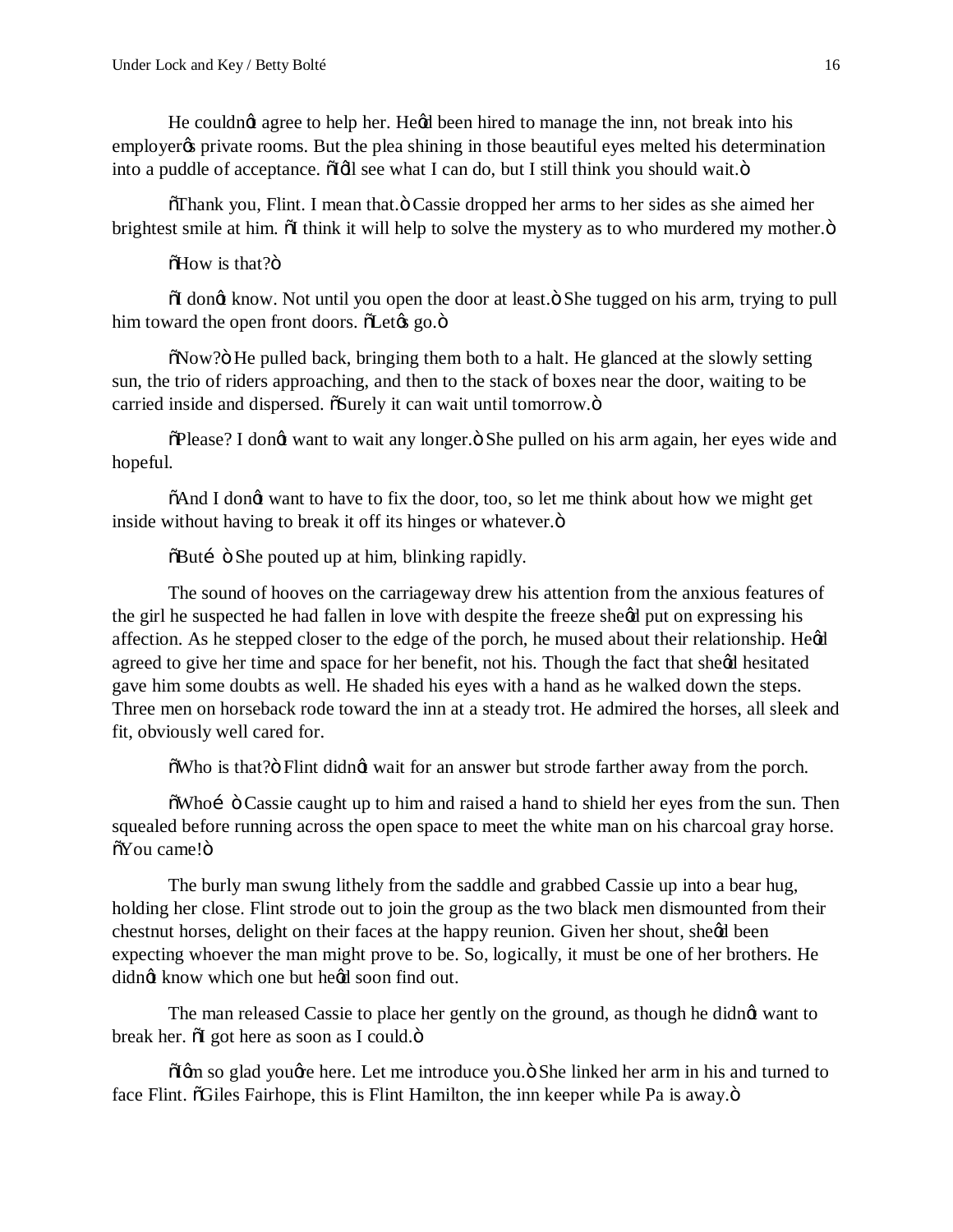Giles extended his hand and Flint clasped it. When he pulled his hand free, his fingers ached from the suppressed strength in the large man. He rubbed his hand down his thigh and surveyed the other two men.

 $\delta$ Nice to meet you. Who do you have with you? $\delta$  Flint included the other men with his smile of welcome.

 $\tilde{\text{o}}$ Zander and Matt Simmons, my compatriots and friends. $\ddot{\text{o}}$  Giles tapped Cassie $\alpha$  hand where it rested on his arm.  $\delta$ Do you have room for us to stay here?"

 $\delta$ Wedl make room, won $\alpha$  we? $\delta$  She addressed Flint with her last question, glee plain on her face.

 $\delta$ Of course.  $\delta$  He $\alpha$  do anything to keep her smiling at him with such joy in her expression.  $\ddot{\text{o}}$ Idl have one of the girls freshen rooms for you. How many will you need? $\ddot{\text{o}}$ 

Giles glanced at his companions and a silent exchange passed between them.  $\delta$ One should suffice if you we some bunk beds. Two, if not. Now, Cassie, tell me what happened to Mama.ö

Teddy strolled across the carriageway to join the group. His shirt stretched across his chest and his pant legs didn $\alpha$  quite cover his bare ankles. Flint tapped a finger on his thigh, assessing the boy. Cassie might be capable of making him new clothes. Hegd need new shoes before long, too, which would mean a trip to the cobbler. Flint welcomed him with a slight nod.

 $I(x)$  a long story. But the short version is three men mistakenly thought she had a treasure in her room and when she couldnot give it to them they killed her." She shook her head as tears glistened in her eyes.  $\delta$ And took her special keys. $\ddot{\text{o}}$ 

Giles stared at her for a beat and then frowned.  $\tilde{o}$ Keys? Why? $\tilde{o}$ 

 $\tilde{\text{o}}$ Wegre not sure why, but they open Mothergs secret attic door for one thing. $\tilde{\text{o}}$  She swished her long skirts about her legs with jerky movements.  $\tilde{c}$ Can you help us find the men and  $keys?$  It $\&$  important. $\ddot{o}$ 

"One of the reasons I came was to find those men and bring them to justice, one way or another. Idl stay long enough to do that much." Giles shot a frown at Flint who nodded in agreement.  $\delta$ But tell me first what $\alpha$  in the attic? $\delta$ 

 $\delta$ Possibly other family heirlooms, from what Ma told me earlier today. $\ddot{o}$  Cassie grabbed his arm, pulling him close.  $\delta$ You $\phi$ e got to help me. $\ddot{\text{o}}$ 

Teddy opened his mouth, then snapped it shut as her words registered. His eyes widened. He shifted his weight, ready to spin around to go back from where he came.

Giles startled as the two black men took a step back in surprise. He peered at his sister, brows arched.  $\tilde{o}$ You spoke to our mother? Today? $\tilde{o}$  He glanced at Flint for confirmation.

Flint didng fault Giles for not believing his sister. Maybe even considered sheed lost her reason.  $\delta$ Let $\alpha$  talk about this inside.  $\delta$  He pointed toward the steps leading onto the porch.